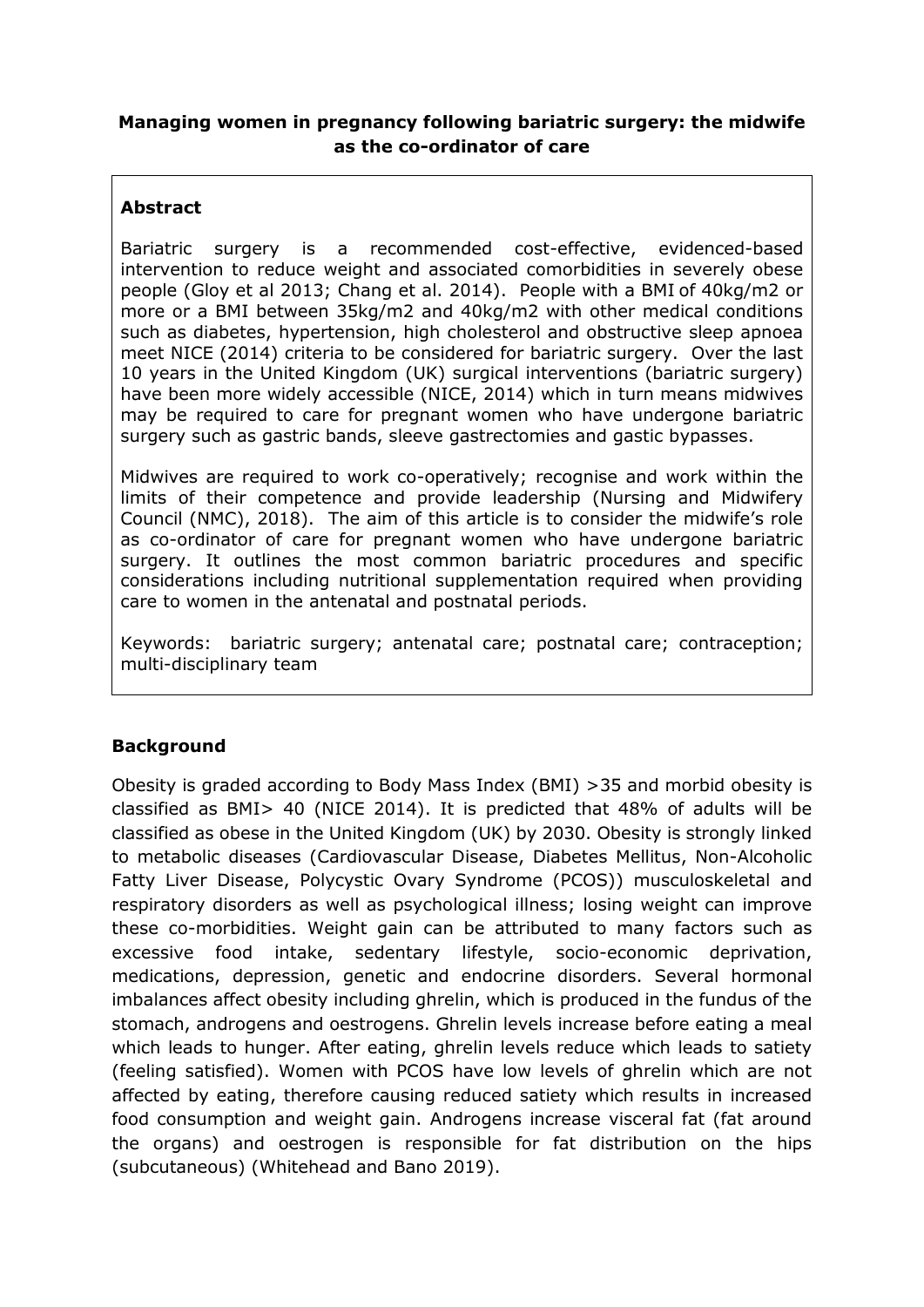### **Risks of obesity in pregnancy**

Almost one in five (20%) pregnant women have a BMI of 30 or above at the beginning of their pregnancy (Denison et al. 2018). Obese women have an increased risk of miscarriage, hypertension, gestational diabetes, pre-eclampsia and caesarean delivery compared with women of a normal weight. Caesarean sections have associated risks such as infection, bleeding, and other complications which are greater and more complex for an obese woman. Babies born to obese mothers have an increased risk of having birth defects, such as heart and neural tube defects, low birth weights and macrosomia. Therefore losing weight before pregnancy reduces these risks to mother and baby (American College of Obstetricians and Gynaecologists (ACOG), 2009).

In England, the NHS recommends that weight loss is initially supported in the community with lifestyle interventions. If the patient meets the NICE (2014) criteria (see Box 1) the local Clinical Commissioning Group (General Practitioner), who is currently responsible for agreeing funding, can refer the patient to a specialist obesity service led by a multidisciplinary team (MDT).

Box 1

- Body mass index of 40kg/m2 or more
- Body mass index between 35kg/m2 and 40kg/m2 with other medical conditions such as diabetes, hypertension, high cholesterol and obstructive sleep apnoea

Following engagement with these services, the surgical MDT may consider the patient for bariatric (weight loss) surgery. Bariatric surgery is a recommended cost-effective evidenced-based intervention to reduce weight and associated comorbidities in severely obese people (Gloy et al 2013; Chang et al. 2014).

Within maternity services, many women struggle with fertility for various reasons. Commonly fertility can be affected by obesity and PCOS can be improved with weight loss. In addition, the criteria to be considered for fertility treatment under the National Health Service includes having a BMI<30.

Given this, many women desperate for children resort to weight loss interventions in an effort to lose weight quickly, particularly as age is also a factor associated with infertility (NHS, 2018). To achieve and sustain weight loss people must modify their eating behaviours, increase their exercise and understand why they have struggled with their weight; commonly this is associated with emotions, boredom and trauma and may require psychological support and interventions.

A variety of surgical interventions are available, although successful weight loss following any surgical intervention relies on changing lifestyles including eating behaviours; taking regular exercise and mental wellbeing. However, it is recommended that women do not embark on a pregnancy for 12-18 months post bariatric surgery to ensure the stabilisation of maternal nutrition for the safe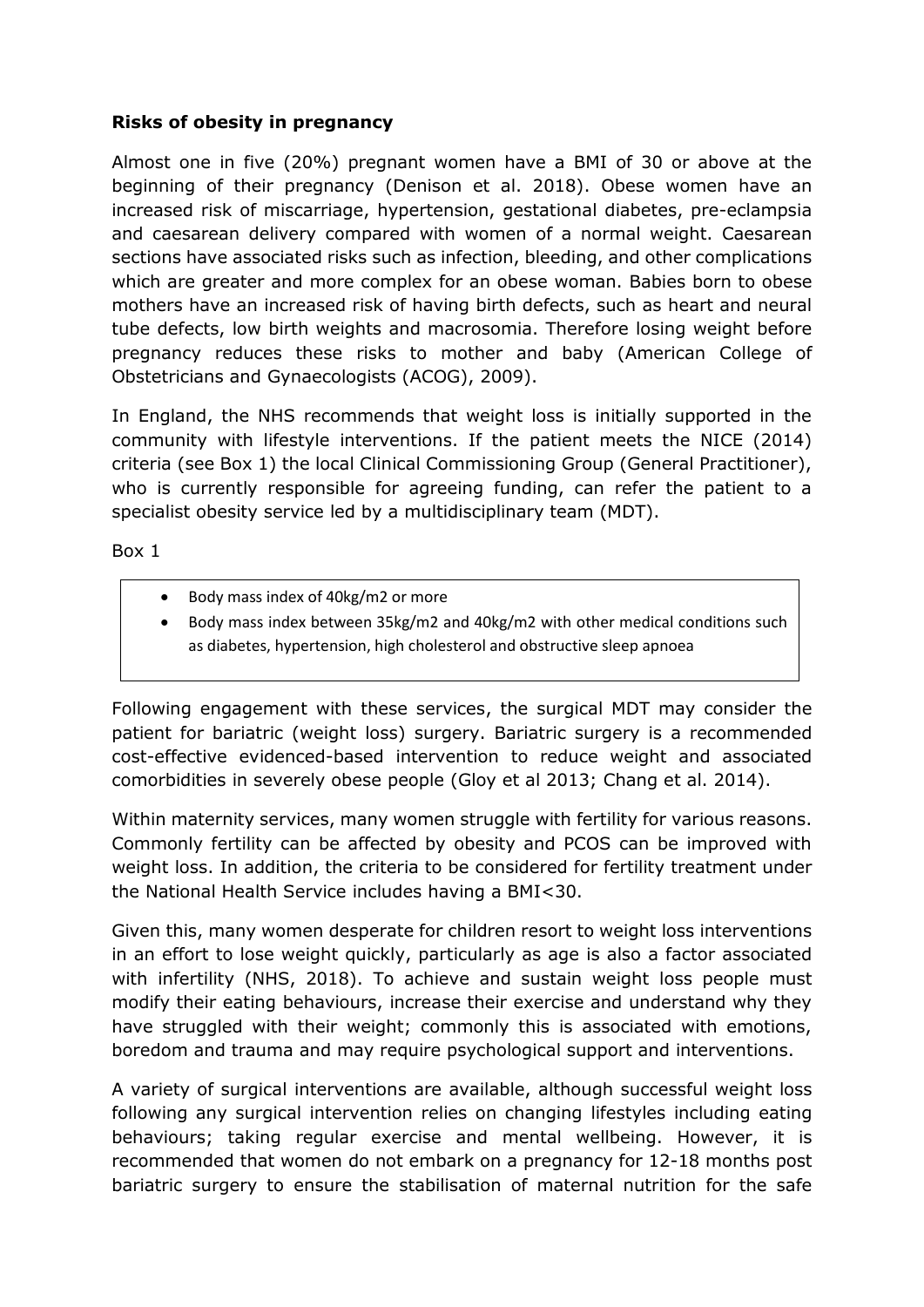development of the foetus (Mechanick et al. 2013). If pregnancy occurs before this recommended time frame, close surveillance of maternal weight, nutritional status and ultrasound monitoring of foetal growth should be considered.

Over the last 10 years in the UK surgical interventions have been more widely accessible (NICE, 2014) therefore statistically midwives may have women who have undergone bariatric surgery in their caseload and as a result should have an understanding of their specific care requirements in order to provide them with appropriate individualised care (NMC, 2018).

## **Common bariatric surgical procedures**

There are several surgical procedures which are commonly used to assist in weight loss using mechanisms such as reducing food intake, altering signals (nerve and hormonal) from the gut, reducing the stomach size and digestion and absorption mainly performed laparoscopically. Ten years ago insertion of the adjustable gastric band was a common procedure being performed both in the NHS and privately. More recently gastric band insertions are declining and currently account for approximately 10% of operations in the UK. National Bariatric Surgical Register data in 2015-17 reported that Roux-en-Y Gastric bypass surgery is the most common in the UK (45%) closely followed by 36% of patients having a sleeve gastrectomy (British Obesity and Metabolic Surgery Society (BOMSS), 2018).

## **Gastric band**

An inflatable gastric band is placed around the top of the stomach, creating a small pouch. The passage of food through the band stimulates the vagus nerve, which signals the brain to increase feelings of satiety after eating. The band can be adjusted with saline to optimise the feelings of satisfaction. Initial post-operative complications of the gastric band are low, however long-term, a high percentage of patients require removal due to intolerance, slippage, band erosions, port site infections and reflux. Excessive/persistent vomiting can lead to potential nutritional deficiencies and slippage of the gastric band.



## **Sleeve gastrectomy**

A sleeve gastrectomy involves removing approximately 80% of the stomach, thus restricting the volume of food consumed. Additionally, it removes a high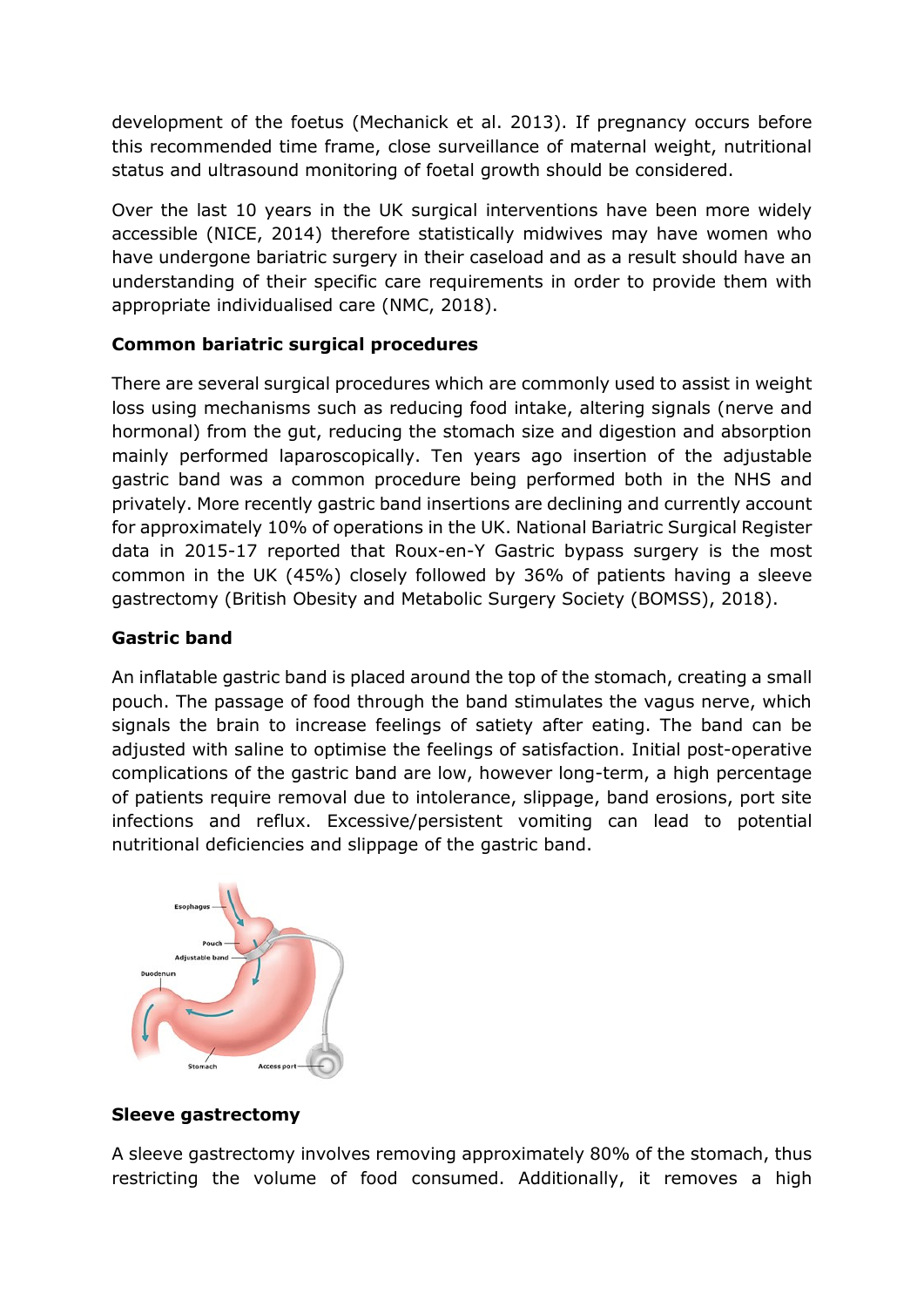percentage of the ghrelin hormone which is produced in the fundus of the stomach and suppresses appetite and hunger. Initially, post-operative complications can occur including leaks, ulcers and strictures, and a long-term reflux is common. Vomiting in the early stages can lead to staple line leaks, vomiting later may be associated to strictures, oesophageal dysmotility, and over eating.



#### **Gastric bypass**

There are various types of gastric bypass being performed such as the mini bypass (One Anastomosis Gastric Bypass) but the Roux-en-Y Gastric bypass remains the most common and has more longterm data. The Roux-en-Y Gastric bypass essentially creates a smaller stomach (25-30mls) and re-routes the passage of gastric contents bypassing the stomach and proximal small bowel. This re-routing speeds up the transit of gastric contents reducing absorption and therefore nutritional supplementation is required for life following this procedure to prevent deficiencies such as thiamine, iron and Vitamin B12.



### **Considerations for antenatal care following bariatric surgery**

#### **Gastric band**

Women who have undergone a gastric band insertion are required to be monitored for symptoms such as difficulty swallowing, vomiting, reflux, recurrent chest infections, night coughs. However, it is important to differentiate whether these symptoms are related to pregnancy or the gastric band. These symptoms are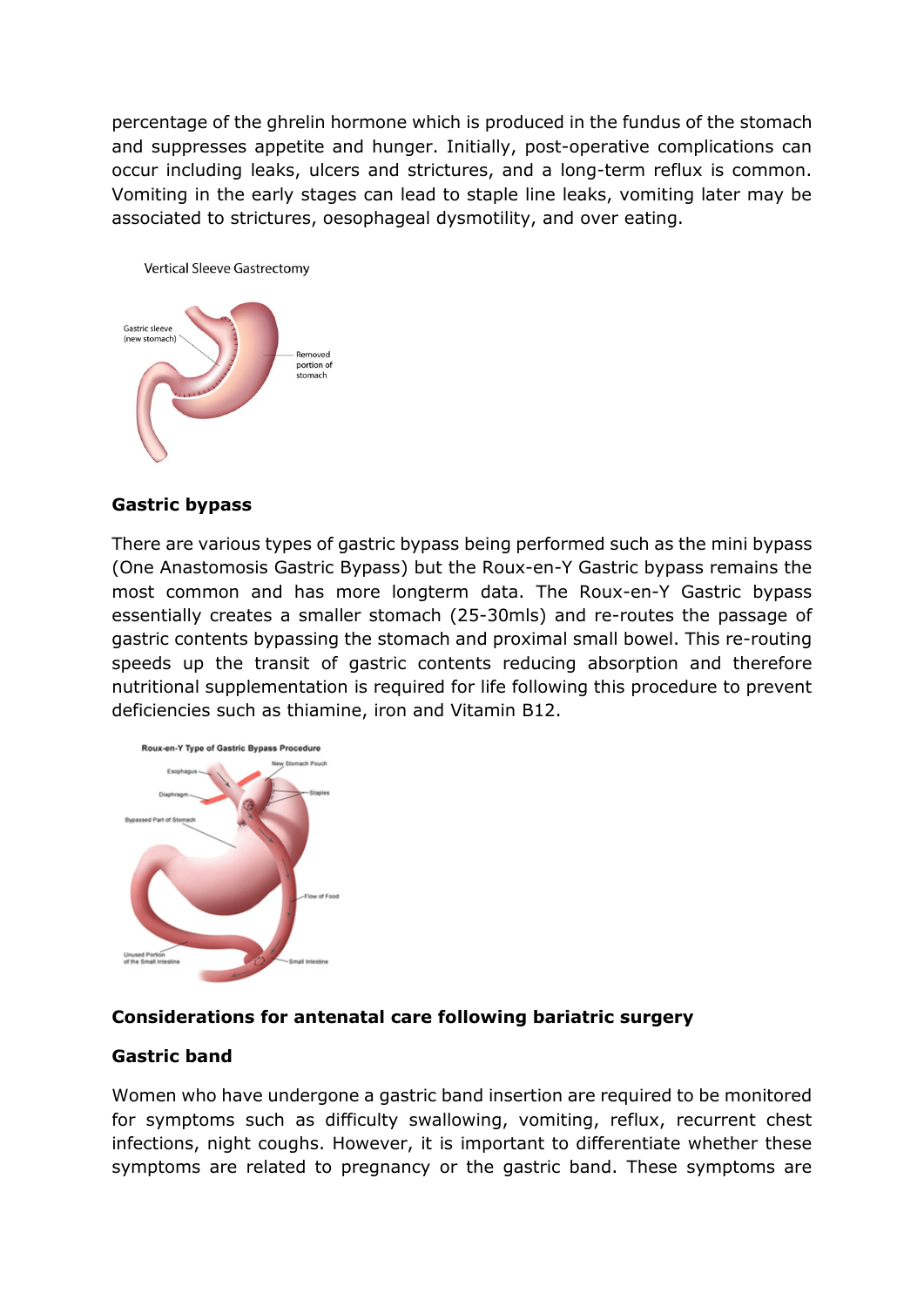commonly related to a tight or slipped gastric band, where deflation should be considered, and the bariatric surgical team consulted. Deflating the gastric band should resolve these symptoms, however, if these symptoms continue, a slipped gastric band should be considered an emergency. A slipped gastric band can be identified using radiology intervention or Oesophago-Gastro-Duodenoscopy (OGD) endoscopy, the choice of identification may depend upon the trimester of the woman's pregnancy. If the gastric band has slipped the bariatric team will remove the gastric band as an emergency procedure. Hyperemesis increases the risk of complications and therefore women with a gastric band should be managed on an individual basis during pregnancy (RCOG, 2018).

## **Gastric bypass and sleeve gastrectomy**

Women you have undergone a gastric bypass or sleeve gastrectomy may suffer from common pregnancy related problems such as nausea, vomiting, and abdominal pain. However, these symptoms can also mimic postoperative bariatric and gastrointestinal complications and require assessment and investigation by the bariatric surgical team to determine whether the symptoms are related to the surgery, such as internal hernia (gastric bypass), reflux, aspiration and strictures.

Dumping syndrome is more common following a gastric bypass but sometimes occurs following a sleeve gastrectomy, which can occur after eating sugars, highglycaemic carbohydrates and fats. Symptoms include abdominal cramping, bloating, nausea, vomiting, and diarrhoea. Increased levels of insulin and hypoglycaemia can occur later, resulting in tachycardia, palpitations, anxiety, and sweating.

Women who have had a gastric bypass and sleeve gastrectomy surgery are at risk of some oral drugs malabsorption due to a reduction in gastric acid. Therefore slow/modified release preparations are not recommended; oral solutions or rapidrelease preparations are preferred; therefore alternative preparations may need to be considered. It is also imperative that renal function is monitored before prescribing medications, especially if the pregnant woman has suffered from vomiting. When prescribing medications, it is good practice to collaborate with the pharmacist.

As previously discussed the management of symptoms is crucial for women who have had bariatric surgery. To assist midwives in managing women safely and effectively, Table 1 (adapted from BOMSS 2014b) lists common symptoms, potential causes/problems and the recommended action required.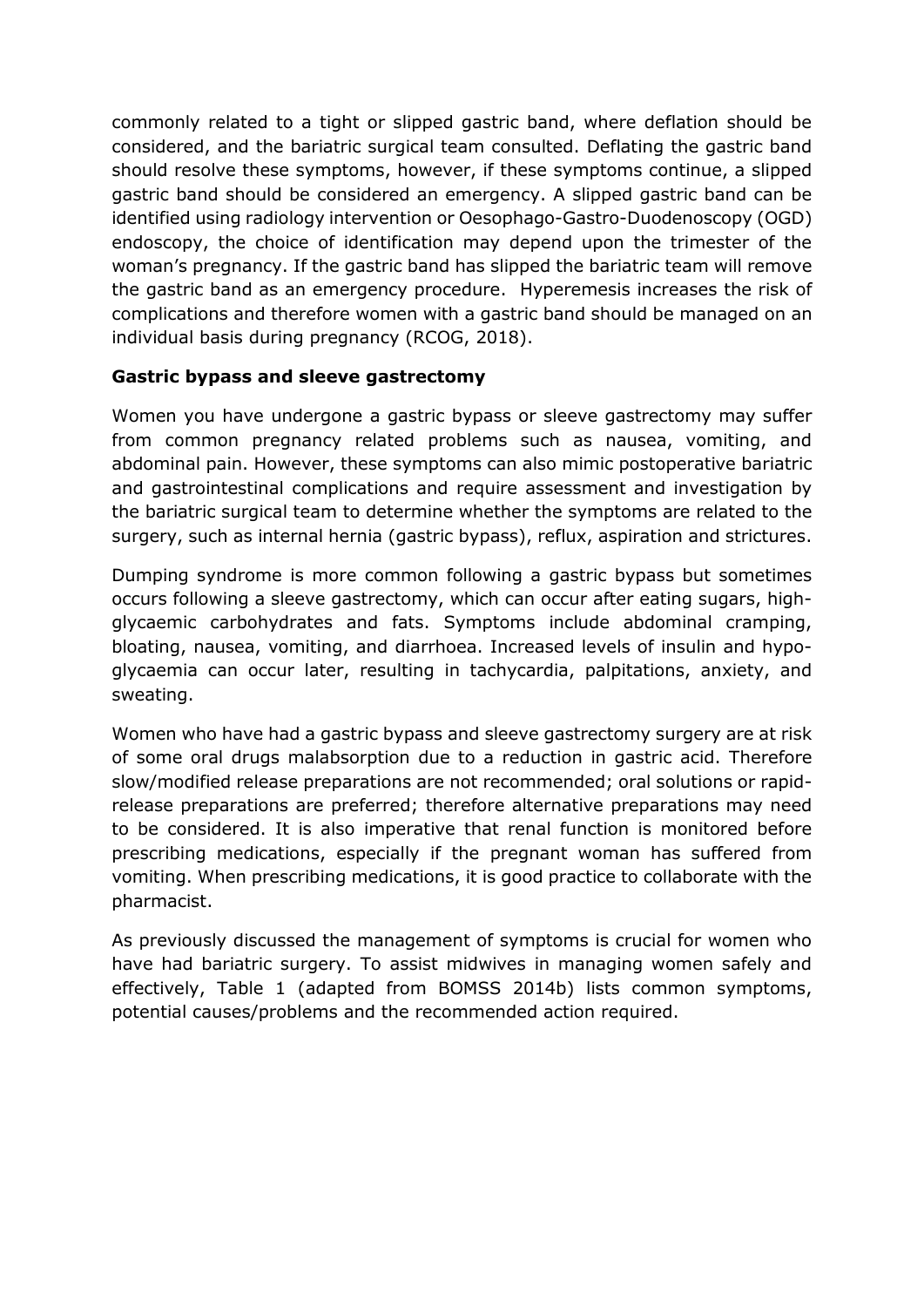Table 1: Adapted from BOMSS Emergency Department Management of Bariatric Patients (2014b)

| <b>Symptoms</b>                                                                 | <b>Potential cause/problem</b>                                                                     | <b>Action</b>                                                                               |  |
|---------------------------------------------------------------------------------|----------------------------------------------------------------------------------------------------|---------------------------------------------------------------------------------------------|--|
| Total dysphagia:<br>difficulty swallowing saliva,<br>vomiting<br>(gastric band) | Acute Band Slippage<br>(herniation) - Emergency<br>assessment even if woman<br>is well             | Urgent referral for band<br>deflation and potential<br>surgery                              |  |
| Gastrointestinal bleed:<br>vomiting blood, pain,<br>tachycardia, hypotension    | Anastomotic bleed,<br>potential ulcer                                                              | Urgent referral to surgical<br>team/A&E for band deflation,<br>OGD (gastroscopy)<br>CT scan |  |
| Intestinal obstruction:<br>Vomiting, pain                                       | Anastomotic stricture,<br>internal hernia or port site<br>hernia                                   | Urgent referral to surgical<br>team/A&E                                                     |  |
| Chest pain, tachycardia,<br>breathlessness                                      | Pulmonary embolus,<br>myocardial infarction,<br>gastric pouch problems,<br>anastomotic leak        | CT scan<br>Urgent referral to surgical<br>team /A&E                                         |  |
| Abdominal pain                                                                  | Potential obstruction from<br>internal hernia, anastomotic<br>leak, constipation, biliary<br>colic | Referral to surgical team/A&E<br>CT scan, OGD (gastroscopy),<br><b>USS</b>                  |  |
| Reflux, no dysphagia of fluids                                                  | Band slip, gastrojejunal<br>stenosis, oesophageal<br>dysmotility, hiatus hernia                    | Refer to bariatric surgical<br>team, OGD (gastroscopy)                                      |  |
| Port site infection (Gastric<br>Band)                                           | Gastric band erosion,<br>infected band, leaking band                                               | Refer to bariatric surgical<br>team                                                         |  |
| Constipation                                                                    | Pre-operative liver<br>shrinking diet<br>Post-operative diet (lacks<br>fibre)                      | Laxatives, linseed,<br>vegetables, exercise<br>depending on pre/post-op<br>stage            |  |
| Diarrhoea                                                                       | Dumping syndrome                                                                                   | Reduce carbohydrate and fat<br>in diet<br>increase protein and<br>vegetables                |  |
| Hair Loss/thinning                                                              | Lack of protein, selenium,<br>zinc                                                                 | 60-80g Protein (except if<br>renal failure). Good quality<br>Multivitamin                   |  |

### **Nutritional Status Monitoring and Multivitamin requirements and blood tests**

Nutrient deficiencies can also occur in women who have undergone an adjustable gastric band because of decreased food intake or food intolerances.

Pregnancy can aggravate nutritional deficiencies; however, women who have undergone a gastric bypass are at a high risk of micronutrient deficiencies such as vitamin B12, iron, folate and fat‐soluble vitamins. Women with previous bariatric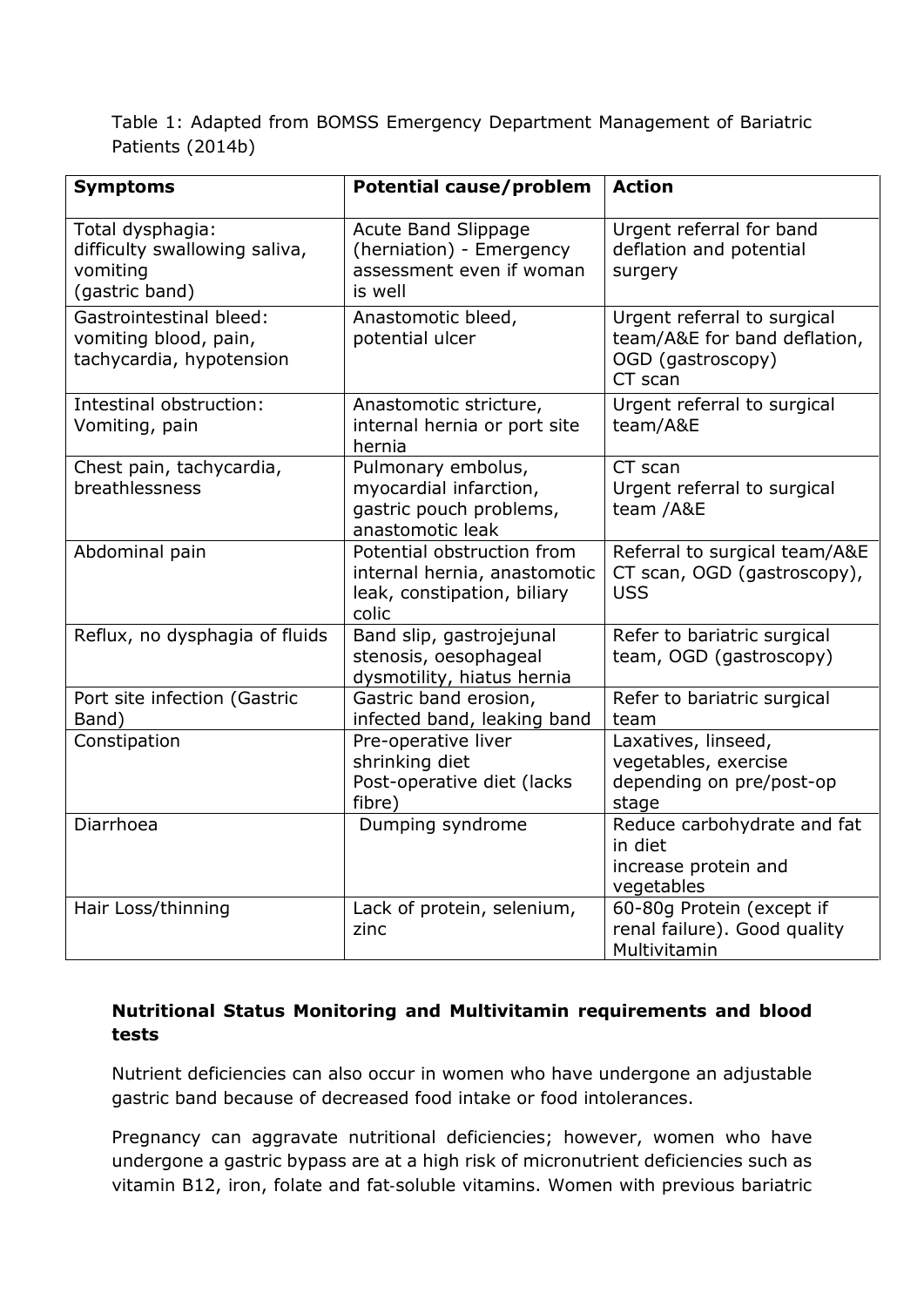surgery should have nutritional surveillance and screening for deficiencies during pregnancy. Protein, iron, folate, calcium, and vitamins B12 and D are the most common nutrient deficiencies after gastric bypass surgery and sometimes sleeve gastrectomy. For pregnant women who have had bariatric surgery, screening for micro-nutrient deficiencies should be considered at the beginning of pregnancy and deficiencies should be treated accordingly. A complete blood screen including iron, ferritin, calcium, and vitamin D levels every trimester are recommended (RCOG 2018).

Women planning pregnancy following bariatric surgery are recommended to take 5mg Folic Acid prior to conception until the 12th week of pregnancy to reduce the risk of neural tube defects (BOMSS 2014a). Additionally, women are advised to take multivitamin and mineral supplements such as Pregnacare, Seven Seas Pregnancy and Centrum Pregnancy Care as they do not contain Vitamin A (retinol). However, women who have had a bypass may require Vitamin A in the beta carotene form but should avoid vitamin and mineral supplementation which contains vitamin A in the retinol form during the first 12 weeks of pregnancy (BOMSS 2014a). For women who have had a gastric bypass, fat soluble vitamins such as Vitamin A, E and K should be monitored due to the limited intake and absorption of fat. Table 2 indicates the nutritional supplements recommended by BOMSS.

| <b>Nutritional</b> | <b>Gastric bypass</b> | <b>Sleeve</b>       | <b>Gastric Band</b> |
|--------------------|-----------------------|---------------------|---------------------|
| supplement         | (Can affect the       | gastrectomy         | (If too tight a     |
|                    | absorption of         | (Can affect the     | gastric band this   |
|                    | Iron, Vitamin B12,    | absorption of Iron, | may affect quality  |
|                    | Calcium & Vitamin     | Vitamin B12)        | of diet: protein    |
|                    | D)                    |                     | and Iron)           |
| Multi-vitamin      | Yes                   | Yes                 | Multi-vitamin       |
| (M/V)              |                       |                     | (M/V)               |
| Iron               | Yes                   | Yes                 | Yes                 |
| Folate 5mg         | <b>Yes</b>            | Yes                 | Yes                 |
| Vitamin B12        | Yes                   | Yes                 | Multi-vitamin       |
|                    |                       |                     | (M/V)               |
| Calcium & vitamin  | Yes                   | Yes                 | Multi-vitamin       |
| D                  |                       |                     | (M/V)               |
| Selenium           | Part of M/V           | Part of M/V         | Multi-vitamin       |
|                    |                       |                     | (M/V)               |
| Zinc & copper      | Part of M/V           | Part of M/V         | Multi-vitamin       |
|                    |                       |                     | (M/V)               |

Table 2: nutritional supplements in pregnancy (BOMSS 2014a)

## **Hyperemesis in pregnancy**

Prolonged vomiting such as hyperemesis in pregnancy can lead to severe thiamine deficiency. It is also advisable to assess Vitamin B12 and copper levels and any deficiencies should be corrected (BOMSS 2014a). Occasional regurgitation or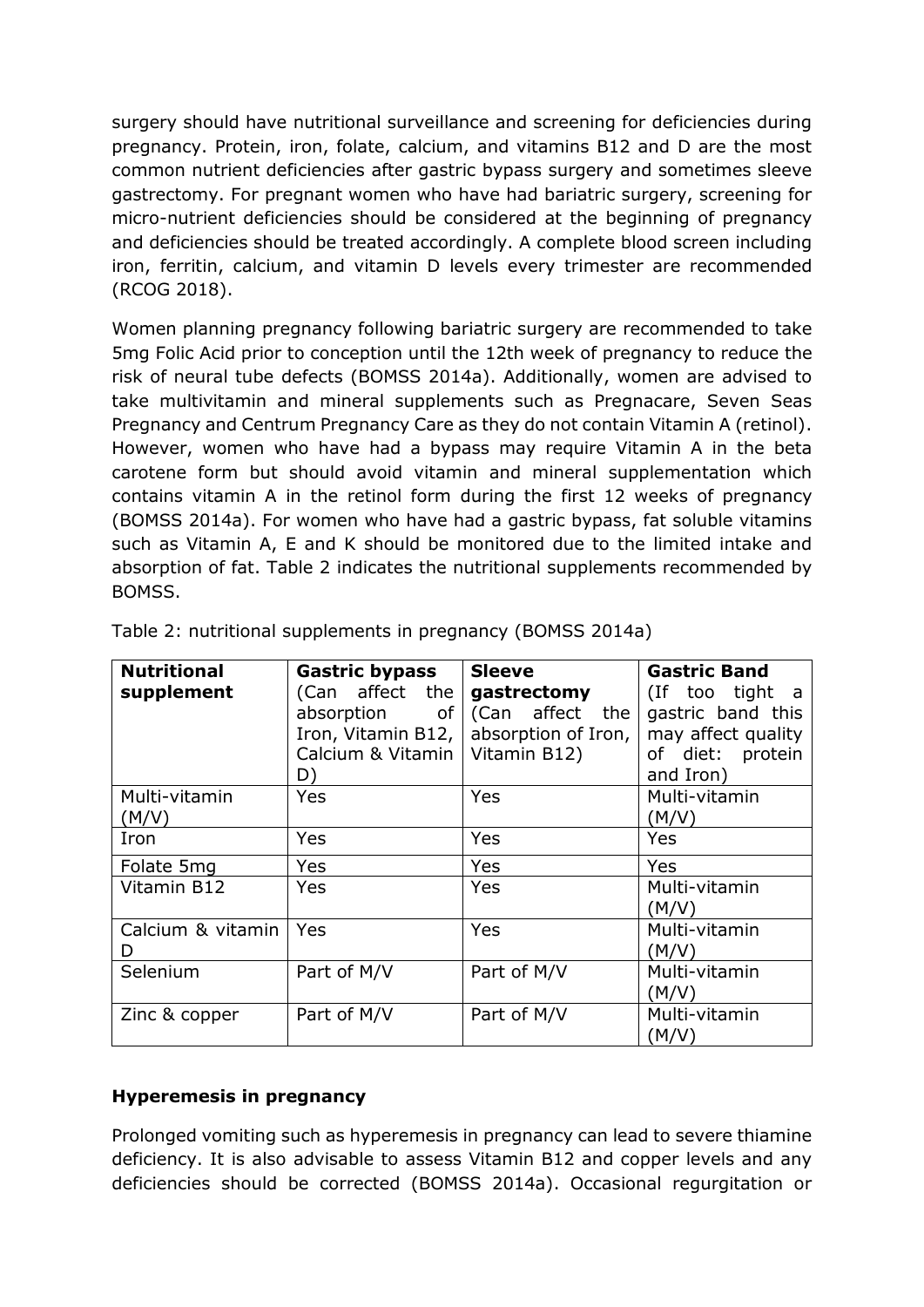vomiting of food after bariatric surgery is not uncommon, however prolonged vomiting is not normal and women should be referred back to the bariatric surgical team for further investigation especially if it is felt that it is not pregnancy-related (BOMSS 2014b). For women with gastric bands in situ severe vomiting can cause the gastric band to slip which requires urgent management.

## **Venous thromboembolism (VTE)**

Women with a BMI 30 kg/m2 or greater pre-pregnancy or at booking are at risk of developing VTE during pregnancy and the RCOG guidance GTG No. 37a&b should be followed.

## **Contraception after bariatric surgery**

As previously mentioned, it is recommended that pregnancy is delayed for 12–24 months after bariatric surgery due to the initial rapid weight loss. Rapid maternal weight loss in the months after bariatric surgery increases fertility while risks to the foetus from rapid weight loss remain elevated (Saber et al. 2008). Sleeve gastrectomy and gastric bypass operations can affect the absorption of oral medications including contraceptive medication, therefore a change in contraceptive medication or using additional precautions is recommended (Graham et al. 2014).

The Levonorgestrel-releasing Intrauterine device (IUD) has a safe profile (Hillman et al 2011) The hormonal IUDs are highly efficacious, with less pregnancy rates than the copper IUDs (Heinemann et al. 2015) However, IUDs are not always easily inserted and tolerated with reported side effects such as dysmenorrhea, pain, device expulsion, pelvic inflammatory disease and infection (Rowe et al 2016; Steenland 2013).

## **Conclusion**

Pregnant women who have had bariatric surgery should be regarded as high risk and therefore receive care from the multi-disciplinary team (including, when appropriate, the bariatric surgical team) with the midwife co-ordinating the plan of care (NMC, 2018). Midwives have a responsibility to ensure that women who have had bariatric surgery have a robust clinical assessment including symptoms of vomiting and pain, nutritional status and deficiencies. Communication is recommended between the local bariatric surgical team and bariatric dietitian for expert advice especially if women present with symptoms of excessive vomiting or pain to assess whether their symptoms are pregnancy related or whether pregnancy is masking issues as a result of bariatric surgery.

## **References**

American College of Obstetricians and Gynecologists (ACOG) (2009) ACOG Practice bulletin: bariatric surgery and pregnancy 105. Obstetrics and Gynecology 113(6):1405-13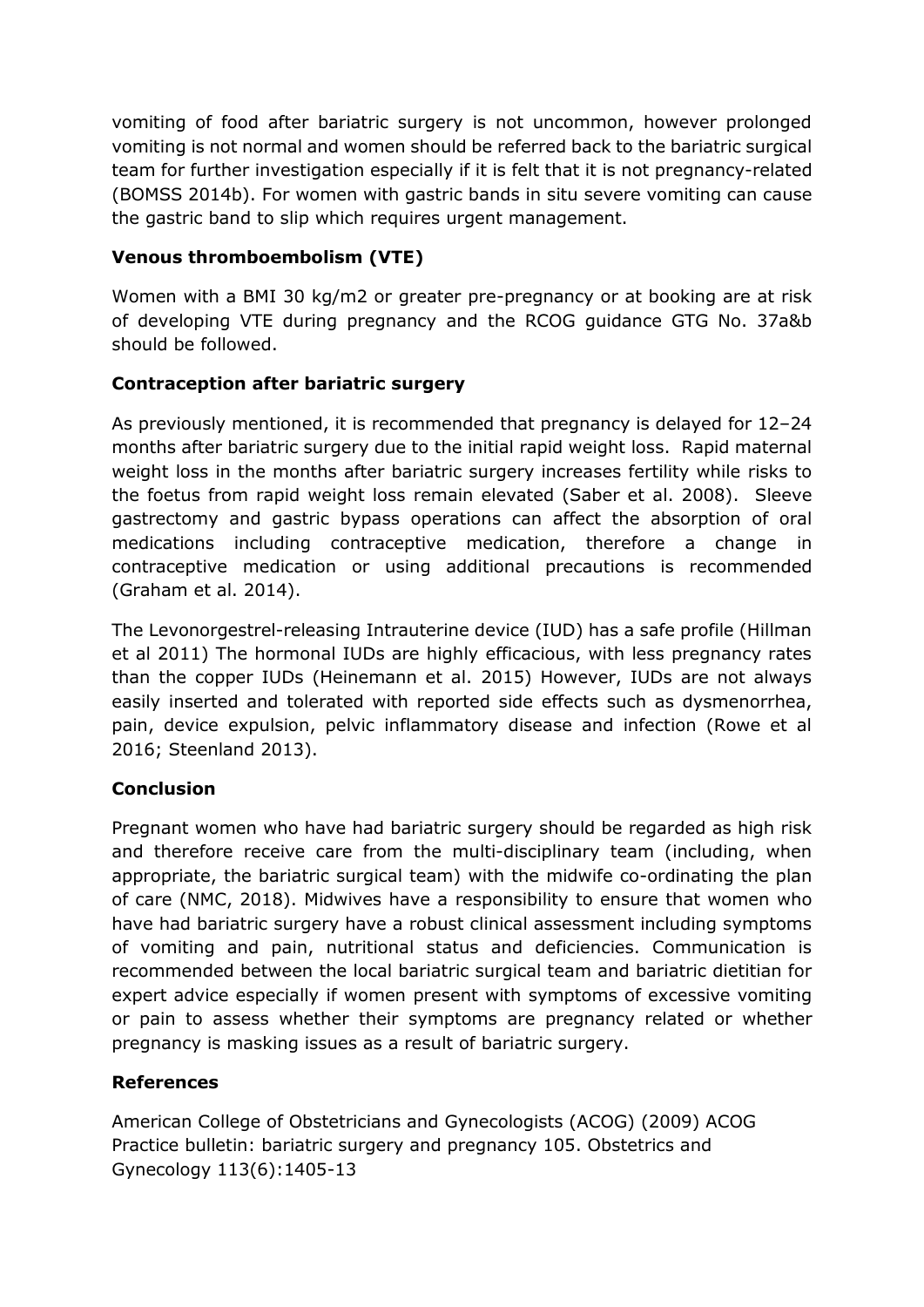British Obesity and Metabolic Surgery Society (BOMSS) (2018) Third National Bariatric Surgery Register (NBSR) Report previewhttp://www.bomss.org.uk/third-nbsr-report-preview/

British Obesity and Metabolic Surgery Society (BOMSS) (2014a) BOMSS Guidelines on peri-operative and postoperative biochemical monitoring and micronutrient replacement for patients undergoing bariatric surgery. [http://www.bomss.org.uk/wp-content/uploads/2014/09/BOMSS-guidelines-](http://www.bomss.org.uk/wp-content/uploads/2014/09/BOMSS-guidelines-Final-version1Oct14.pdf)[Final-version1Oct14.pdf](http://www.bomss.org.uk/wp-content/uploads/2014/09/BOMSS-guidelines-Final-version1Oct14.pdf)

British Obesity and Metabolic Surgery Society (BOMSS) (2014b) Emergency Department management of bariatric patients. http://www.bomss.org.uk/wpcontent/uploads/2014/04/ED\_Poster\_Complications\_Version\_6.pdf

Chang SH, Stoll CR, Song J, et al. (2014) The effectiveness and risks of bariatric surgery: an updated systematic review and meta-analysis, 2003–2012. JAMA Surg 149:275–87.

Denison, FC, Aedla NR, Keag O, Hor K, Reynolds RM, Milne A, Diamond A (2018) Royal College of Obstetricians and Gynaecologists (RCOG) 2018 Green‐top Guideline Care of Women with Obesity in Pregnancy Green‐top Guideline No. 72 Royal College of Obstetricians and Gynaecologists. https://doi.org/10.1111/1471-0528.15386

Gloy VL, Briel M, Bhatt DL, et al. (2013) Bariatric surgery versus non-surgical treatment for obesity: a systematic review and meta-analysis of randomised controlled trials. BMJ 347:f5934.

Graham Y, Wilkes, S., Mansour D., Small PK (2014) Contraceptive needs of women following bariatric surgery J Fam Plann Reprod Health Care 40:241–244. doi:10.1136/jfprhc-2014-100959

Heinemann K, Reed S, Moehner S, Minh TD. (2015) Comparative contraceptive effectiveness of levonorgestrel-releasing and copper intrauterine devices: the European Active Surveillance Study for Intrauterine Devices. Contraception 91:280–283. [PubMed] [Google Scholar]

Hillman JB, Miller RJ, Inge TH (2011) Adolescent menstrual concerns and intrauterine contraception among bariatric surgery patient. J Womens Health 20:533–538. [PMC free article] [PubMed] [Google Scholar]

Khan R, Dawlatly,B, Chappatte, O. (2013) Pregnancy outcome following bariatric surgery. The Obstetrician and Gynaecologist 15:37-43.

Mechanick JI, Youdim A, Jones DB, Garvey WT, Hurley DL, McMahon MM, et al. (2013) Clinical practice guidelines for the perioperative nutritional, metabolic, and nonsurgical support of the bariatric surgery patient–2013 update: cosponsored by American Association of Clinical Endocrinologists, The Obesity